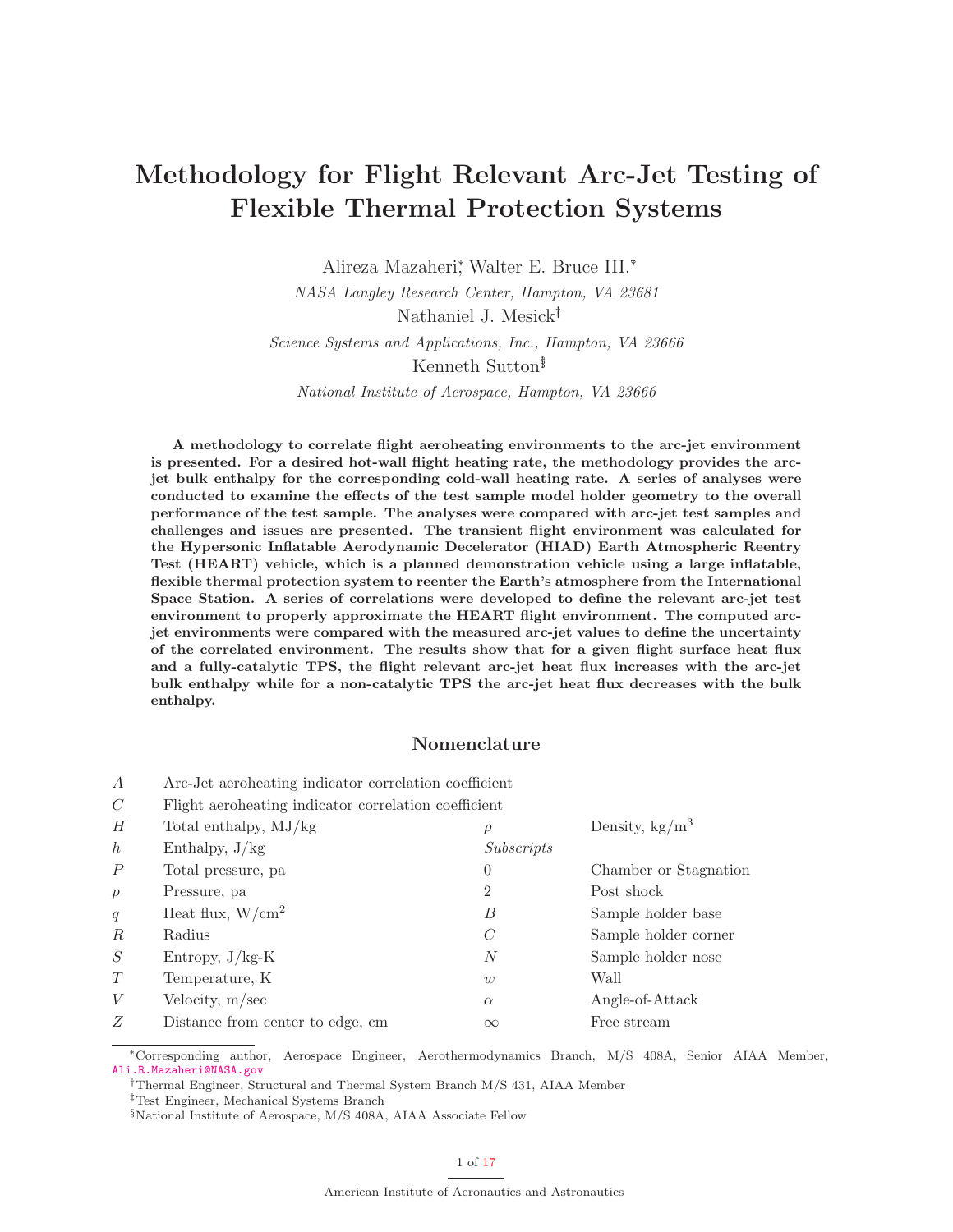# **I. Introduction**

Flexible Thermal Protection Systems (FTPS) are being developed at the NASA Langley Research Center for application on Hypersonic Inflatable Aerodynamic Decelerators (HIAD) to support future atmospheric entry missions. Ground testing is essential to develop and demonstrate the performance of new FTPS over a range of flight relevant conditions. In addition, ground testing also supports development of codes to calculate the Thermal Protection System (TPS) in-depth thermal response for various flight trajectories.

A substantial amount of ground testing has been performed in various facilities to support FTPS development and evaluation as described in References.<sup>1–3</sup> Currently, arc-jet facilities are the only facilities that can provide flight relevant coupled aerothermal loads (heat flux, pressure, enthalpy, and shear) for flexible systems for durations sufficient to test over the total flight heat load. One of the major difficulties with ground testing is determining the appropriate arc-jet conditions and testing configuration to sufficiently approximate the flight loads. Verifying that the arc-jet facility is providing the appropriate test conditions is also challenging.

This paper introduces a methodology to estimate the flight relevant arc-jet heat flux and heat load. This technique is developed to predict the relationship between the flight and the arc-jet surface heat flux to better demonstrate the performance of a new FTPS, and therefore, predicting the actual arc-jet flow-field profile ahead of the test article was replaced with a representative free steam condition that satisfied the surface pressure, heat flux and the total heat load experienced by the FTPS. Because the performance of TPS is highly sensitive to the aerodynamic shear forces, surface pressure, and heat flux gradients, a TPS sample holder was specifically designed based on a range of heat flux and arc-jet facility constraints. The arc-jet sample holder and testing methodology are also introduced in this paper.

The paper is organized to first present the methodology that relates the arc-jet bulk enthalpies to flight hot-wall heating rates. The next section validates the methodology by comparing computed and measured arc-jet data for a proposed HEART FTPS. Then a particular flight application is chosen, the HEART vehicle, for which trajectory information is provided. The last section applies the present methodology to the HEART mission to obtain flight to arc-jet heating environment correlations as a function of the arc-jet operating bulk enthalpy.



# **II. Context: Arc-Jet Operations**

**Figure 1. a) The Boeing Large Core Arc Tunnel (LCAT), and b) the test cabin interior and model injection system for stagnation testing.**

Aerothermal ground testing is essential for the successful development and demonstration of flexible thermal protection systems (FTPS) which must be evaluated over a range of flight relevant conditions. One commonly used type of facility, that produces flight relevant conditions of heat flux, surface pressure, and aerodynamic shear force, is the arc-jet facility. For this investigation the Boeing Large Core Arc Tunnel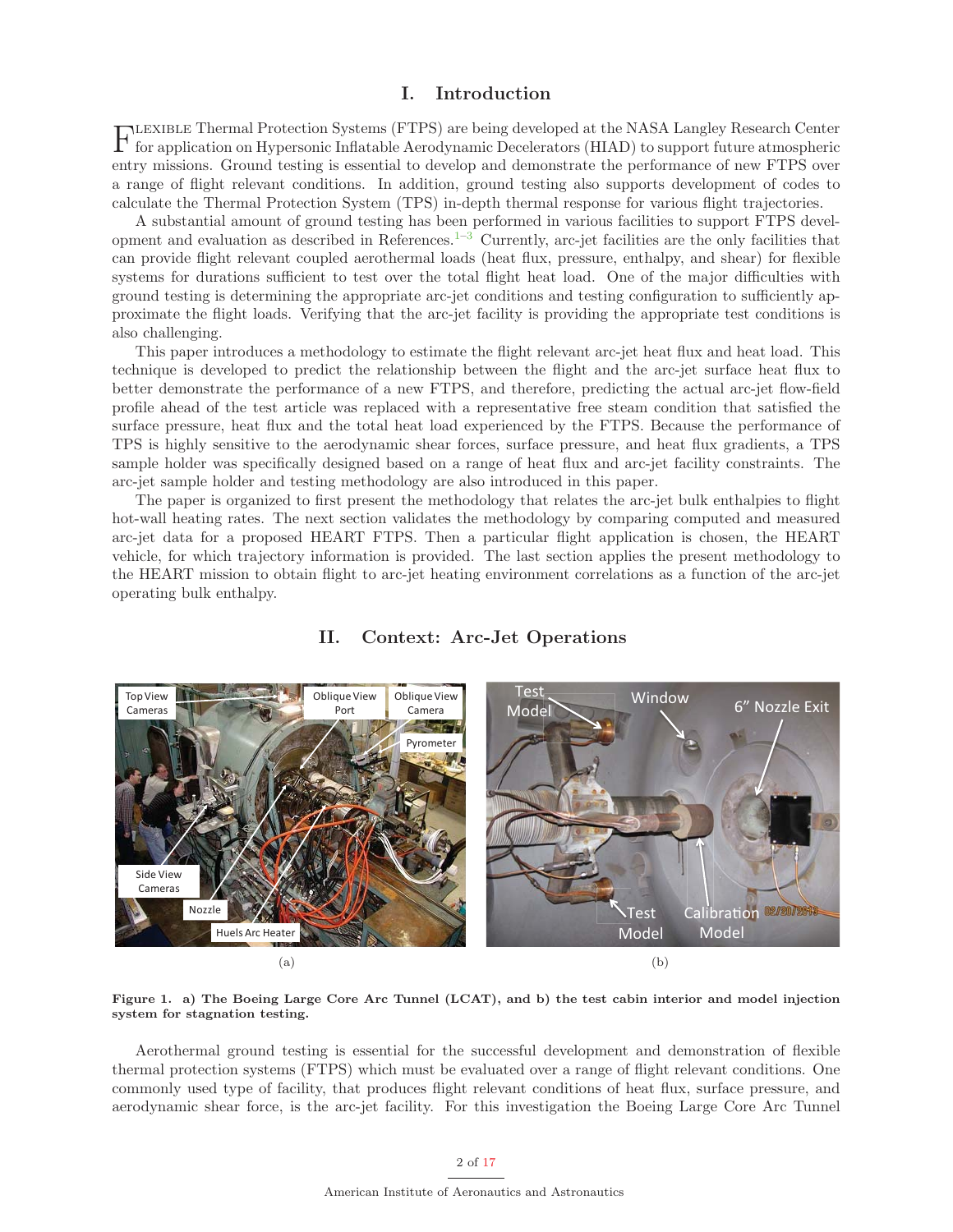(LCAT), located in St. Louis, Missouri was employed. Test techniques have been developed for testing the FTPS article and acquiring the necessary data in the LCAT facility.<sup>1</sup>

The Boeing LCAT facility uses a Huels arc heater with air as the test gas and a pumped test cabin to provide the test conditions of interest. The LCAT arc-jet facility, shown in Fig. 1a, has multiple optical viewing ports in the test cabin, at various angles relative to the test model, to obtain video, still pictures, pyrometer, and infrared camera thermal data. A general overview of the LCAT facility along with performance envelopes for stagnation testing is presented in Ref. 4.



**Figure 2. a) Face view of the stagnation, water-cooled model holder with a FTPS sample installed, and b) schematic of the sample holder geometry.**

For stagnation testing, a 15.24 cm (6 in.) exit diameter, conical nozzle is used to provide the correct combination of heat flux and model surface pressure. The 11.43 cm (4.5 in.) diameter stagnation model is positioned on the centerline of the flow 22.86 cm (9 in.) downstream of the nozzle exit so that the model face can be seen through the viewing window shown in Fig. 1b. Note that a rotary arm was used in the arc-jet, therefore all measurements were conducted on the centerline. Two FTPS test specimens, supported by copper water cooled model holders (Fig. 2), and one calibration probe measuring stagnation point heat flux and pressure are injected into the test flow during each run. Figure 3 shows a stagnation test model in the arc-jet test flow. Note that the water cooled holder provides a cold-wall heat flux measurement.

A flat-face calibration probe is used to determine the flow-field stagnation heat flux and surface pressure during each run. The probe has a heat flux sensor and a pressure port on the flat face with the heat flux gage located at the center of the probe and the pressure port slightly off-center. In addition to measuring the flow-field properties, conditions in the arc heater are measured including the flow total pressure upstream of the nozzle throat, total air mass flow rate, and average flow enthalpy.

Because of the relatively small size of the arc-jet test article and the fact that the arc-jet test gas free stream velocity is relatively low compared to the free stream environment of the flight vehicle, the flow physics and chemistry surrounding the FTPS test sample are not directly representative of the flight environment. For this reason, a methodology is introduced, with the help of computational fluid



**Figure 3. Side view of the stagnation test model in the arc-jet flow.**

dynamic simulations and equilibrium gas theory, to correlate the arc-jet conditions to the relevant flight environment.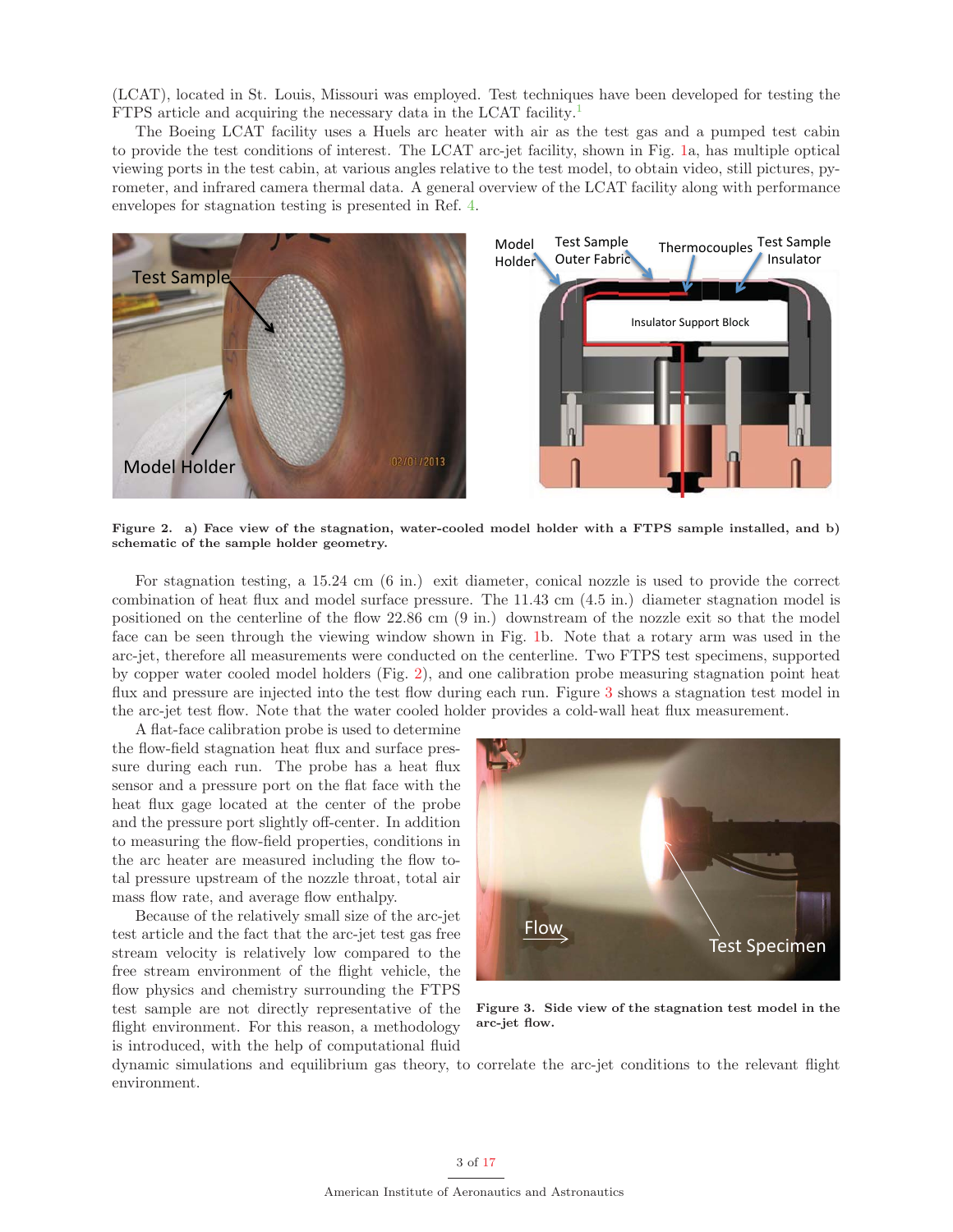### **III. Methodology: Arc-Jet free stream Condition Estimation**

In this section, a method to estimate flight-relevant arc-jet free stream condition is proposed. An iterative equilibrium theory loosely coupled with a non-equilibrium Computational Fluid Dynamics (CFD) process was developed to estimate the arc-jet free stream condition given the arc heater chamber pressure, bulk enthalpy, and calibrated surface heat flux and the pressure measured by the calibration probe. The proposed steps for the equilibrium process are schematically shown in Fig. 4. The non-equibrium process is discussed in the text. Equilibrium theory was used to estimate an initial condition for the non-equilibrium CFD, which was then used to verify and/or adjust the initial condition.



**Figure 4. Methodology: Arc-jet schematic and equilibrium analysis process for the arc-jet free stream condition estimation. (Note: The non-equilibrium process is discussed in the text.)**

In the equilibrium process, the arc-jet chamber pressure and the bulk enthalpy were used to estimate the gas entropy. (Note that the bulk enthalpy was measured based on the energy balance through the arc heater.) This bulk enthalpy was later compared with the inferred enthalpy which was computed from the surface heat flux and pressure. An isentropic expansion through the nozzle was assumed with an iterative scheme to estimate the free stream density that corresponds to the calibration probe surface pressure and heat flux. The stagnation heat flux was estimated using an engineering correlation that is a function of the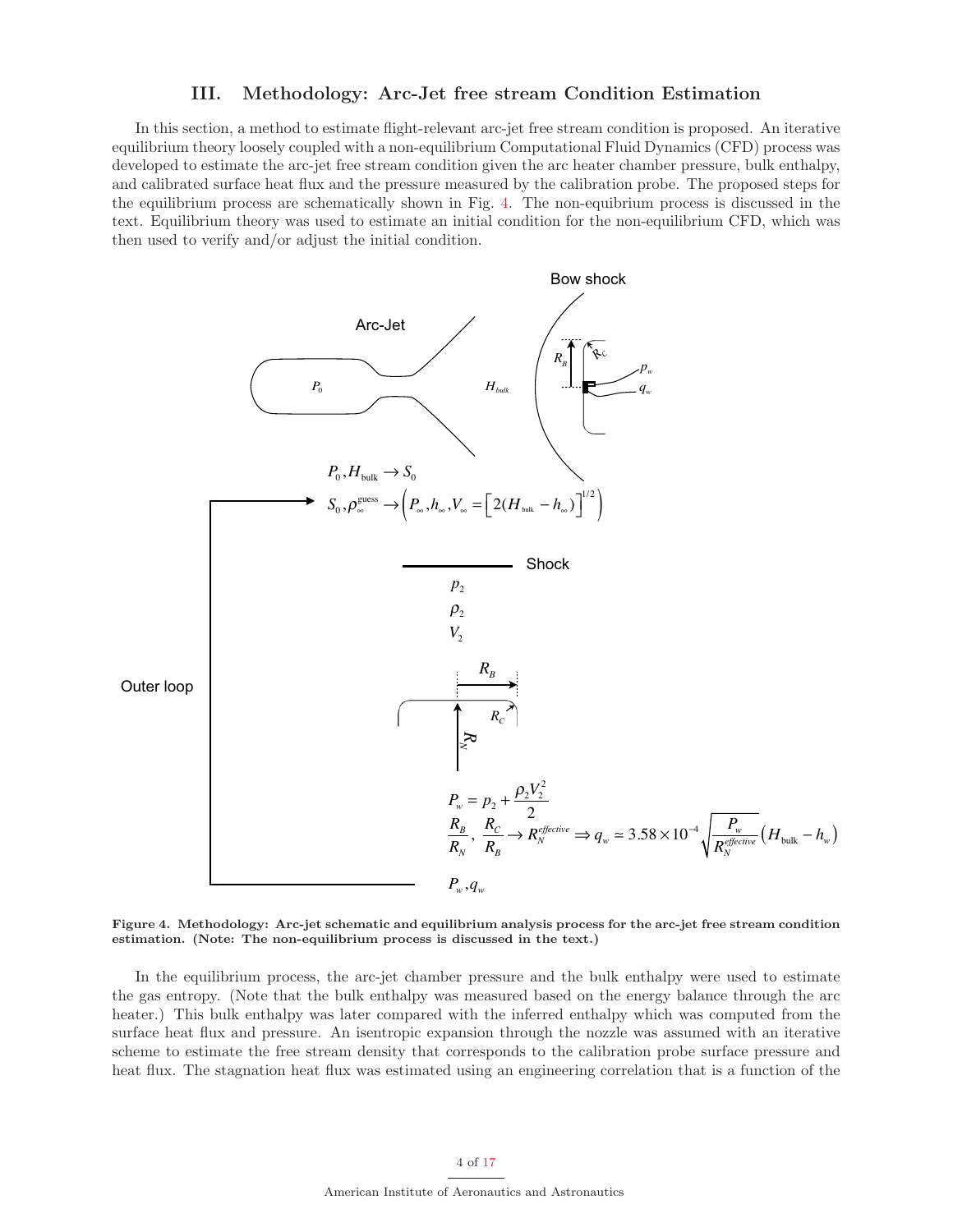sample holder stagnation curvature, its base and corner radii:<sup>5,6</sup>

$$
q_w \simeq 3.58^{-4} \sqrt{\frac{P_w}{R_N^{\text{effective}}}} (H_{\text{bulk}} - h_w)
$$
 (1)

where  $R_N^{\text{effective}}$  is an effective hemispherical nose radius corresponding to the test model's base diameter and corner radius (Fig. 5.) A few examples in obtaining the effective radii that were relevant to this study are as follows (see Ref. 5):

$$
\frac{R_B}{R_N} = 0, \ \frac{R_C}{R_B} = \begin{cases} 0.29 \ (R_B = 1.75^\circ, R_C = 0.500^\circ) \\ 0.06 \ (R_B = 2.25^\circ, R_C = 0.125^\circ) \\ 0.22 \ (R_B = 2.25^\circ, R_C = 0.500^\circ) \\ 0.05 \ (R_B = 2.50^\circ, R_C = 0.125^\circ) \end{cases} \rightarrow \frac{q}{q_{\text{hemisphere}}} = \begin{cases} 0.59 \\ 0.54 \\ 0.57 \\ 0.53 \end{cases} \tag{2}
$$

where the effective radius is inversely proportional to the square of the non-dimentional heat flux of Eq. 2 through the following relation:

$$
R_N^{\text{effective}} = \frac{R_B}{(q/q_{\text{hemisphere}})^2} \tag{3}
$$

The initial estimated free stream density along with the gas entropy were sufficient to estimate the gas thermodynamic properties needed for the non-equilibrium CFD computations.

The main purpose of this iterative process was to find ranges of the free stream density, that with the gas entropy, match the calibration probe surface values. The results of the equilibrium analysis were used as initial conditions for the non-equilibrium CFD computations. An example is presented in Fig. 6 showing the results of the described iterative process for an arc-jet bulk enthalpy and chamber pressure of 3.6 MJ/kg and 153 kpa, respectively. These conditions correspond to the calibrated arcjet conditions tested on a 3.5 inch diameter calibration probe with a 0.5 inch corner radius for a surface pressure and heat flux of about 3.3 kpa and 20  $\rm W/cm^2$ , respectively. The shaded area shown in Fig. 6 refers to the range of possible free stream densities that could be used to match the calibration probe surface values. The width of the shaded area depends on the estimated arc-jet enthalpy and the calibration probe surface values. Figure 7 shows an example analyzed for an enthalpy and calibrated surface heat flux of about 6.9 MJ/kg and 60 W/cm<sup>2</sup>, respectively. In this figure, the arc-jet calibrated values were for the 3.5 inch diameter calibration model, which had a corner radius of 0.5 inch. In addition, the predicted equilibrium theory for surface pressure and head flux and



**Figure 5. Schematic of the arc-jet calibration or the FTPS sample holder geometry.**

on different geometries are also shown in the same plot for comparison. As shown, the shaded area covers a wide range of free stream densities, meaning that the equilibrium theory was more inaccurate in the high enthalpy condition than the low enthalpy arc-jet conditions when estimating the arc-jet free stream values.

The initial condition was estimated by selecting a free stream density from the shaded area (e.g. see Fig. 6) along with the arc-jet enthalpy. This estimated initial free stream condition was then applied to the high-fidelity CFD simulations. In the CFD simulations, the free stream gas was modeled with an 11-species air  $(N_2, O_2, NO, N, O, N_2^+, O_2^+, NO^+, N^+, O^+, e^-)$ . Thermal nonequilibrium was modeled by including both the translational and the vibrational energy equations in the simulations. Surface temperatures of the test samples were assumed to be in radiative equilibrium with a constant emissivity of 0.85.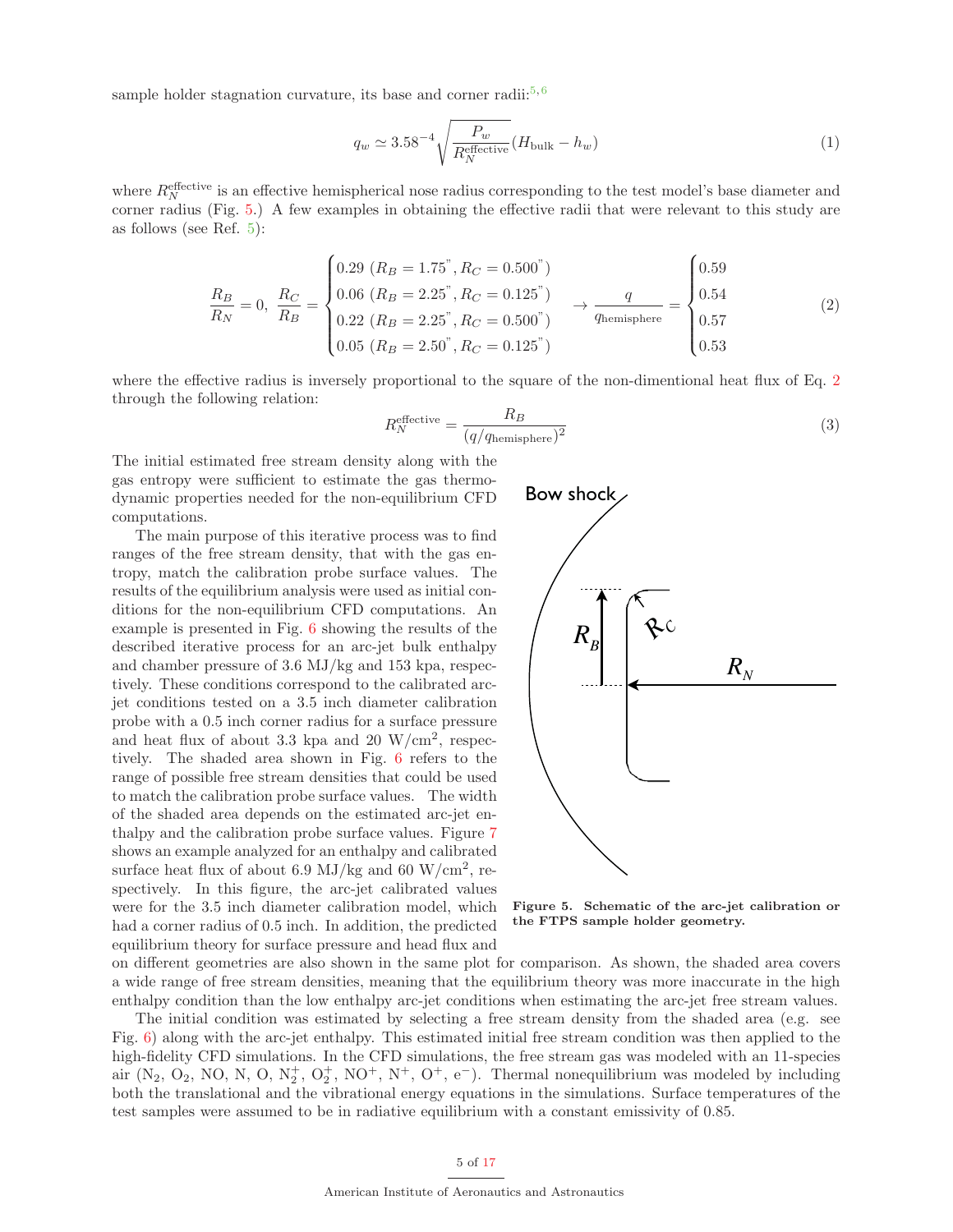

**Figure 6. Initial free stream density corresponding with calibrated surface pressure and heat flux of 3.3 kpa and 20 W/cm**2**, respectively, for the 3.5 inch diameter sample holder with a 0.5 inch corner radius condition.**



**Figure 7. Initial free stream density corresponding with calibrated surface pressure and heat flux of 5.2 kpa and 60 W/cm**2**, respectively, for the 3.5 inch diameter sample holder with a 0.5 inch corner radius condition.**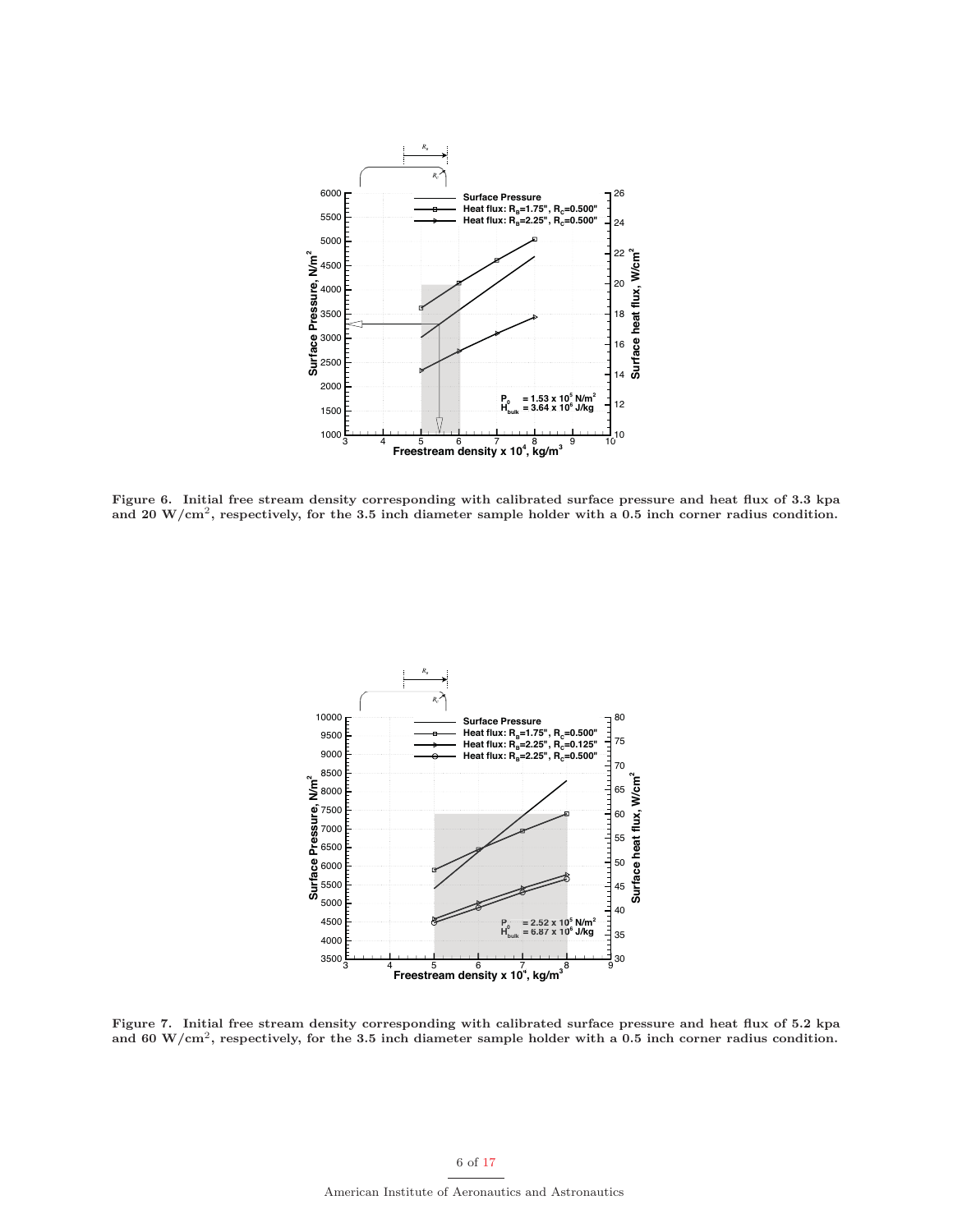For the flowfield environment, the transport and thermodynamic properties were computed from species collision inte $grals^{7-9}$  and curve fit data,<sup>10</sup> respectively. All fluid flow simulations were computed with the Langley Aerothermodynamic Upwind Relaxation Algorithm (LAURA)-5 code.<sup>11</sup> LAURA-5 is a hypersonic viscous reacting flow solver that has been applied to analyze flight data in previous NASA missions, such as Fire  $II$ ,<sup>12</sup> the Space Shuttle Orbiter,<sup>13,14</sup> and the Mars Science Laboratory  $(MSL)$ , <sup>15</sup> and is being used in current programs, such as the Multi-Purpose Crew Vehicle  $(MPCV),^{16}$  the Inflatable Reentry Vehicle Experiment-3 (IRVE-3), and the HEART vehicle.<sup>17</sup>

During the CFD process, the computational grid was adapted and refined around the bow shock (Fig. 8). The surface pressure and heat flux values predicted using the estimated initial conditions and the CFD code were then compared with the measured probe values. Necessary adjustments were made to the free stream conditions to match the calibrated values using the following relations:

$$
q_w \sim \sqrt{\rho_\infty} V_\infty^3
$$
  
\n
$$
p_w \sim \rho_\infty V_\infty^2
$$
 (4)

This process was repeated several times until the predicted CFD values were within 5–10% of both calibration probe values.



**Figure 8. a) Computational grid after adaptation process, and b) the corresponding Mach contour plot.**

### **IV. Arc-Jet Environment**

A series of simulations were performed to assess the estimated calibrated arc-jet environments for the Flexible Thermal Protection System (FTPS) that is proposed for the HEART vehicle. The FTPS test sample consisted of two layers of NEXTEL-440, four layers of PYROGEL-2250, and a layer of Kapton Kevlor Laminate (KKL) as the thermal barrier (Ref. 18.) In all the simulations, the arc-jet free stream conditions were estimated with the process described in Section II. The arc-jet data were available only for the 3.5 inch diameter calibration probe with a 0.5 inch corner radius. To study the effects of the sample holder geometry on the FTPS surface heat flux and pressure variations, the 3.5 inch calibration data were used in the simulations for geometries with different dimensions. The sample holder geometry was made with copper and therefore it was assumed that the surface is more closely represented by the fully-catalytic condition. The surface catalytic condition of the FTPS test sample was not precisely known and therefore simulations were conducted for both fully- and non-catalytic conditions. The fully-catalytic surface has  $100\%$  efficiency in promoting species recombinations on the surface, while the non-catalytic surface does not allow species recombinations to take place on the surface.

Figure 9 shows predicted surface heat flux, shear, and pressure for the 3.5 inch diameter sample holder at different calibrated surface heat fluxes and pressures. The x-axis shows the distance ("Z") that was measured from the center to the edge of the sample. The plots on the left show the predicted values using the initial condition estimated from the equilibrium theory process described in Section II. The CFD results predicted using the final adjusted free stream conditions estimated iteratively using the non-equilibrium results are shown on the right. The inferred enthalpies corresponding to the adjusted free stream conditions were computed and shown with an added asterisk. The differences between the arc-jet estimated bulk enthalpy and computed inferred enthalpy were recorded as one of the uncertainties in Section VI. A summary of all the simulated results including the calculated uncertainties is tabulated in Table 1. The uncertainty for the enthalpy was increased with the increase of the calibration probe stagnation heat flux values. This is illustrated in Fig. 10. For the 77  $W/cm^2$  test condition, the arc-jet bulk enthalpy value was too low compared with the rest of the test conditions. A repeat of this test is recommended for further diagnostics.

The corresponding free stream conditions estimated from simulating the 3.5 inch diameter calibration probe were applied to the FTPS, which was mounted on sample holders with the same geometry as the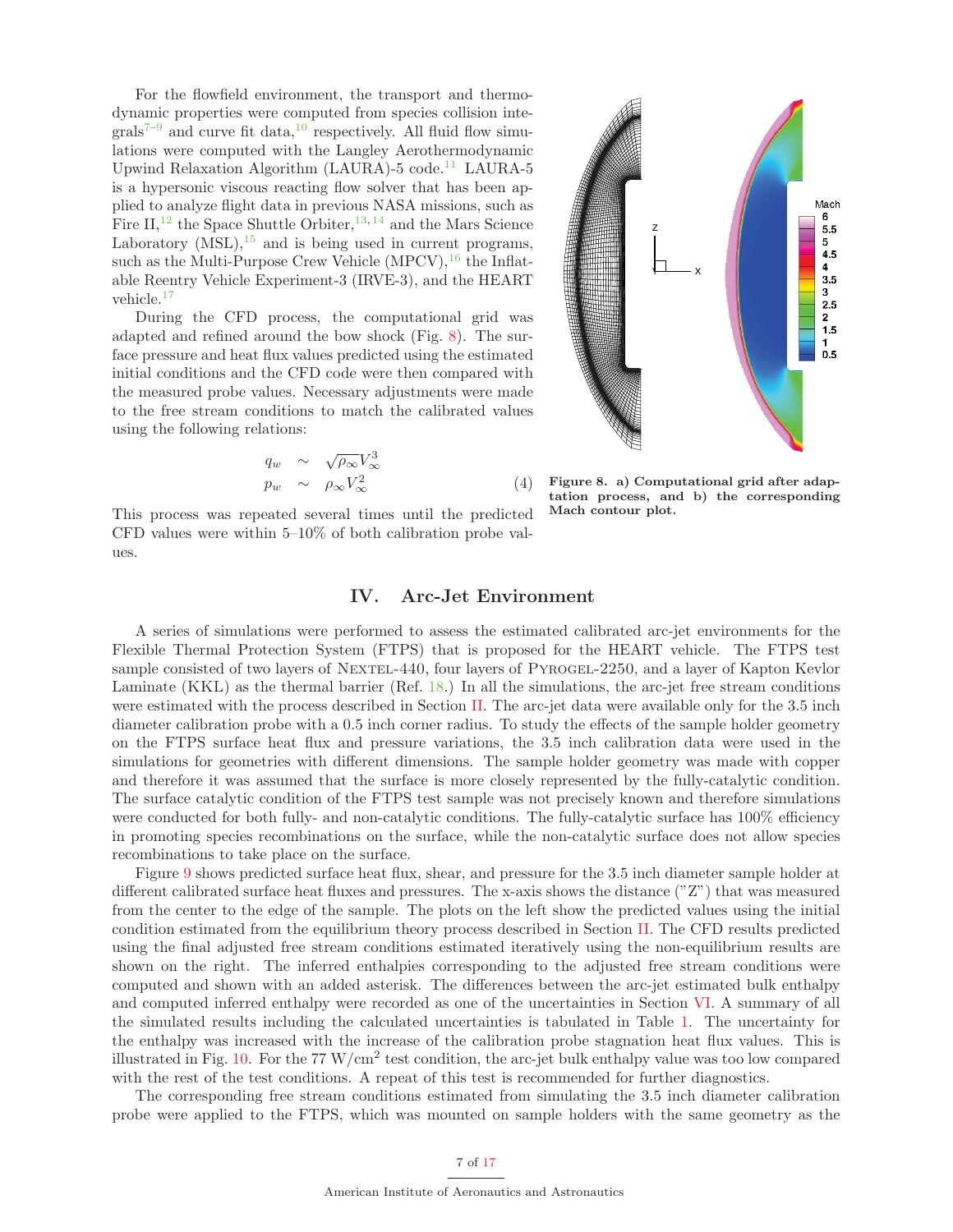

(a)  $20 \text{ W/cm}^2$ , 3.0kpa: Using initial free stream



(c) 40 W/cm<sup>2</sup>, 6.6kpa: Using initial free stream



(e)  $60 \text{ W/cm}^2$ , 5.2kpa: Using initial free stream



(b) 20  $\text{W/cm}^2$ , 3.0kpa: Using adjusted free stream



(d) 40 W/cm<sup>2</sup>, 6.6kpa: Using adjusted free stream



(f) 60 W/cm<sup>2</sup>, 5.2kpa: Using adjusted free stream

**Figure 9. Computational results for different arc-jet conditions for the 3.5 inch diameter sample holder with a 0.5 inch corner radius.** 8 of 17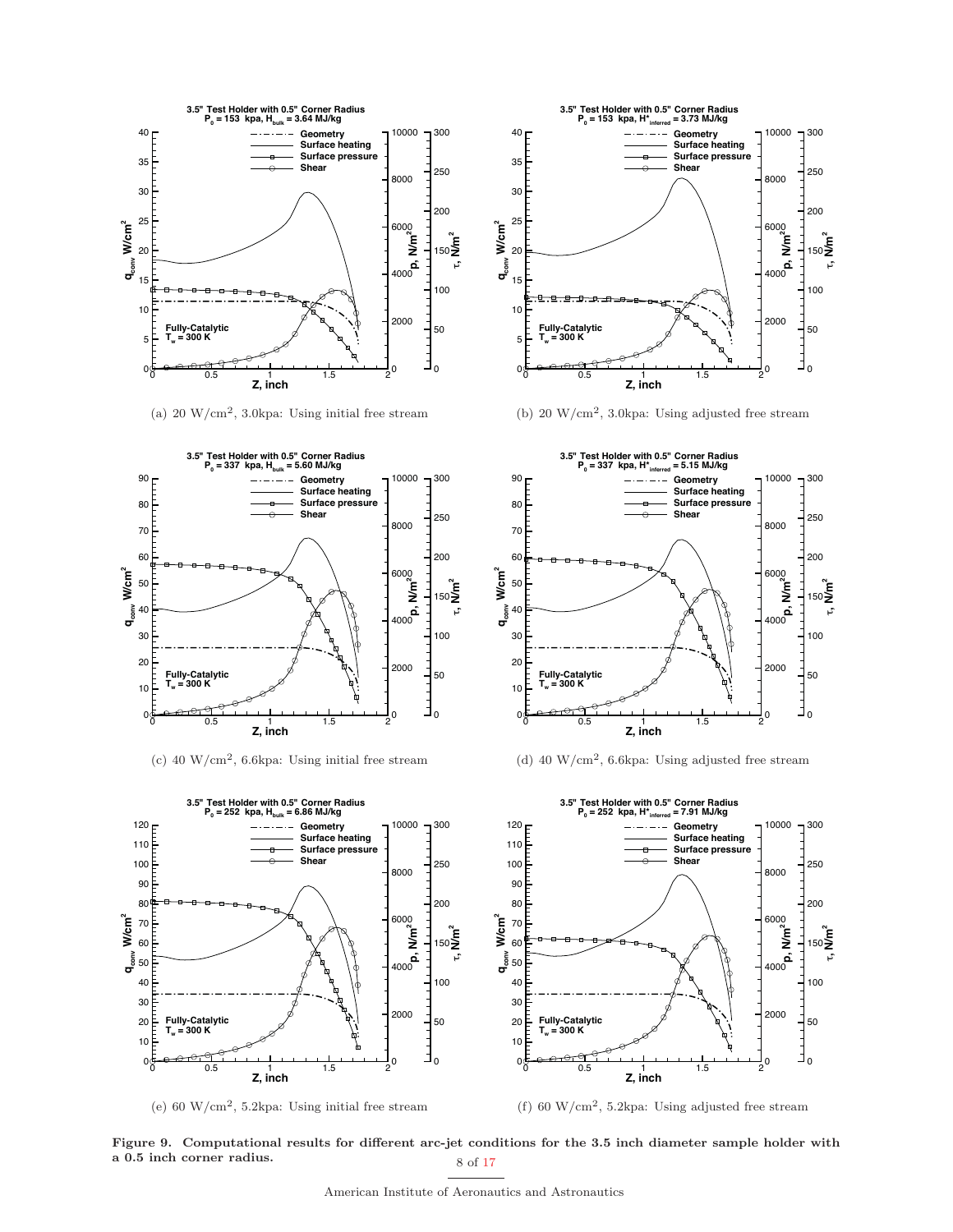

**Figure 10. Comparison between the arc-jet estimated and corrected (computed) inferred enthalpy for different calibrated conditions.**

calibration probe. Various geometrical dimensions were used to study their effects on surface heat flux and pressure profiles. Catalytic surface effects on surface heat flux were also studied.



**Figure 11. Result of an arc-jet test conducted on a FTPS mounted on the 3.5 inch diameter sample holder with a 0.5 inch corner radius at 40 W/cm**<sup>2</sup> **.**

The simulations were also used to assess the effects of the FTPS sample holder geometry on the surface heat flux and pressure for the 2 inch exposed area of the FTPS test sample. The main purpose for evaluating the effects of the model holder dimensions on surface heat flux and pressure profiles was to achieve both a flatter surface heat flux and pressure profile across the FTPS test sample. Earlier arc-jet tests indicated that the FTPS were failing due to high surface heat flux and shear values on the outer diameter of the FTPS sample that caused the outer layer fabric to bulge and consequently melt at the outer diameter (see Fig. 11.) Since the calibration probe measured the surface pressure and heat flux at the center of the sample, and this was the location the arc-jet was adjusted to match, the outer diameter of the sample consequently experienced an over-test condition with higher heat flux and surface shear conditions than desired.

A series of arc-jet tests were conducted and it was determined that the maximum sample holder diameter that can be used in the LCAT facility without a major tunnel blockage that could possibly affect the test results is about 4.5 inch. No apparent limitation on the corner radii was observed. Thus, a series of analyses on different sample holder geometries up to 4.5 inch in diameter were performed to recommend a sample holder geometry that produced flatter surface heat flux and pressure across the FTPS fabric.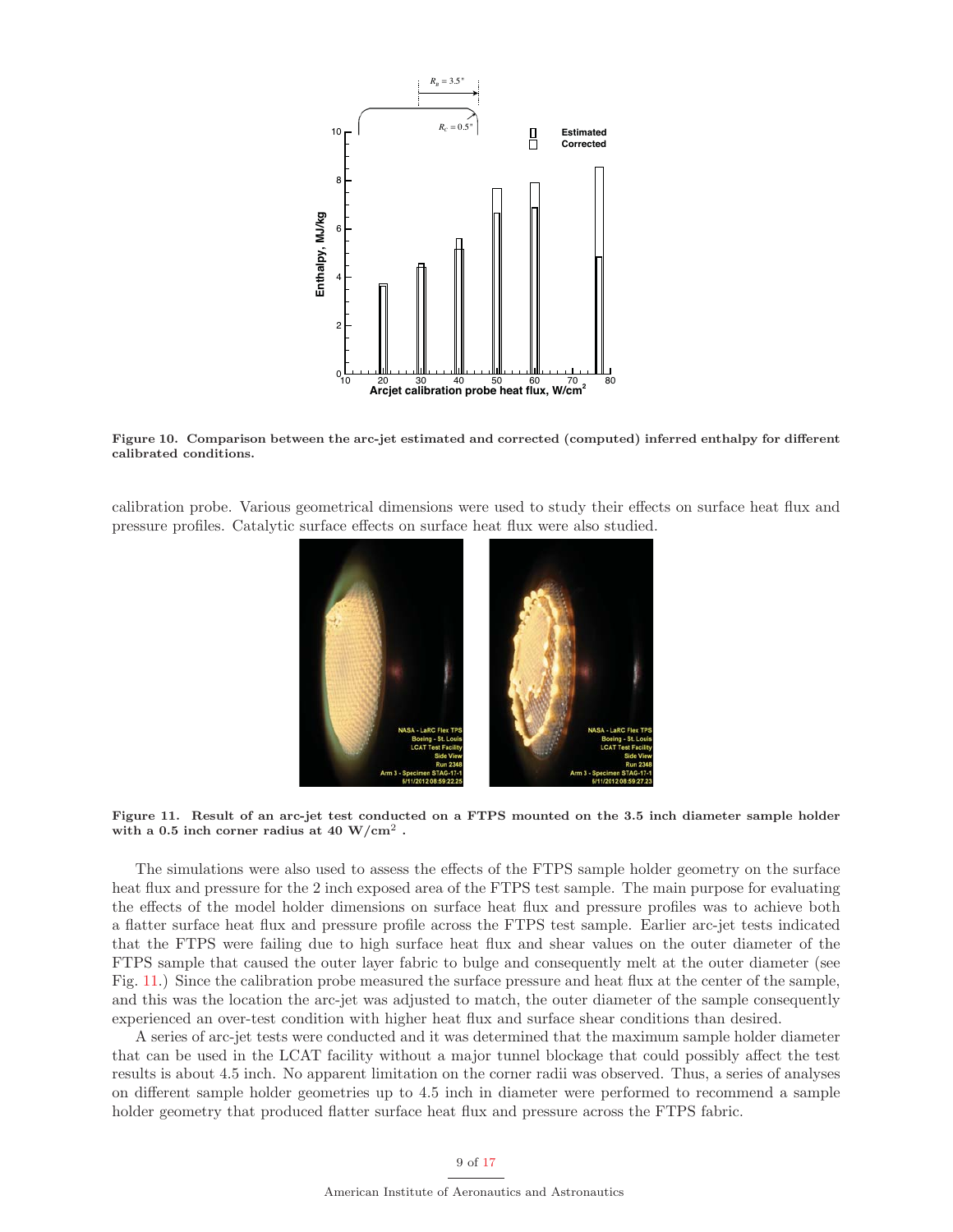

**Figure 12. Computational results for arc-jet conditions tested on the FTPS mounted on a 4.5 inch diameter** sample holder with a 0.125 inch corner radius. 10 of 17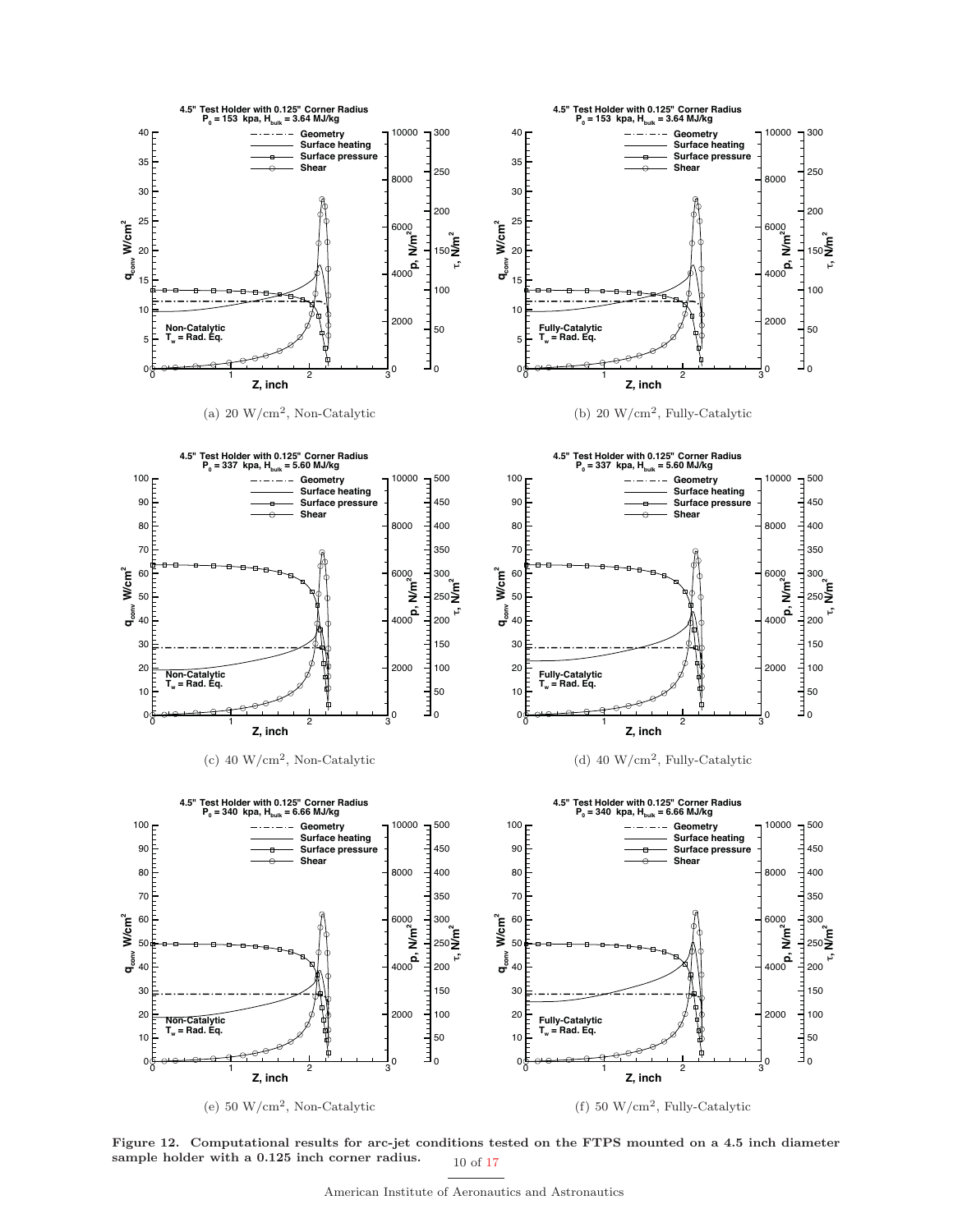| $H_{\text{bulk}}$ | Stagnation heat flux |          | Stagnation surface pressure |          | $(H_{\text{inferred}} - H_{\text{bulk}})/H_{\text{bulk}} \times 100$ |  |
|-------------------|----------------------|----------|-----------------------------|----------|----------------------------------------------------------------------|--|
| MJ/kg             | W/cm <sup>2</sup>    |          | kpa                         |          | $\%$                                                                 |  |
|                   | Calibration Probe    | Computed | Calibration Probe           | Computed |                                                                      |  |
| 3.64              | 20                   | 19.69    | 3.03                        | 3.03     | $+2.5$                                                               |  |
| 4.56              | 30                   | 29.77    | 4.76                        | 4.72     | $-2.8$                                                               |  |
| 5.60              | 40                   | 40.97    | 6.60                        | 6.60     | $-8.0$                                                               |  |
| 6.66              | 50                   | 46.57    | 4.00                        | 3.99     | $+15.2$                                                              |  |
| 6.87              | 60                   | 55.27    | 5.24                        | 5.02     | $+15.1$                                                              |  |
| 4.84              | 77                   | 66.20    | 6.83                        | 6.81     | $+76.6$                                                              |  |

**Table 1. Summary of the computational results for different arc-jet conditions on the 3.5 inch diameter sample holder with a 0.5 inch corner radius.**

The computational results for the FTPS on a 4.5 inch diameter sample holder with a 0.125 inch corner radius are presented in Fig. 12 for both nonand fully-catalytic conditions.

The differences between the results of non- and fully-catalytic conditions increased as the arc-jet calibrated stagnation heat flux increased. For example, the surface heat flux profile was relatively insensitive to the surface catalytic condition for the 20  $\rm W/cm^2$ case while the catalytic effect was significant for the 50 W/cm<sup>2</sup> condition. However, both surface heat flux and pressure profiles were much flatter regardless of the surface catalytic condition compared to the 3.5 inch sample holder results shown previously in Fig. 9. Note that only a portion of the sample holder surface (central 2 inch diameter) was covered with FTPS (see Fig. 13) and therefore only the performance of these geometries on that region was of interest.

To better assess the effects of the sample holder geometries on the surface heat flux variations across



 $R_B$ 

**2"**

 $R<sub>c</sub>$ 

**Copper Flexible TPS Averaged area**

**Figure 13. Schematic of the sample holder geometry and the averaged FTPS area.**

the FTPS, the heat flux at the edge of the FTPS (radius equals 1 inch) was compared with the corresponding stagnation point value using the following equation:

Heat flux variation = 
$$
\frac{q_{1}^{2} \text{ from stagnation} - q_{\text{stagnation}}}{\bar{q}} \times 100
$$
 (5)

where  $\bar{q}$  is the area weighted averaged surface heat flux which is defined as

$$
\bar{q} = \frac{\int q. A dA}{\int A dA} \tag{6}
$$

The results computed using Eq. 5 were compiled in graphical form and are presented in Fig. 14 for the 3.5 inch and 4.5 inch diameter sample holders with 0.5 inch corner radii and the 4.5 inch sample holder with a 0.125 inch corner radius. For the 3.5 inch diameter sample holder with a 0.5 inch corner radius, the heat flux variation on the FTPS was about 15–30%. Increasing the diameter to 4.5 inch reduced the heat flux variation to 5–20% with the most significant decrease in the 40  $\rm W/cm^2$  case. This is because the 4.5 inch sample holder with a 0.5 inch corner radius was closely representing an iso-heat flux geometry for the 40 W/cm<sup>2</sup> condition. However, reducing the corner radius to 0.125 inch on the 4.5 inch diameter sample holder provided a more uniform heat flux profile across a wide range of the conditions. Therefore, this geometry was recommended for the future FTPS stagnation testings.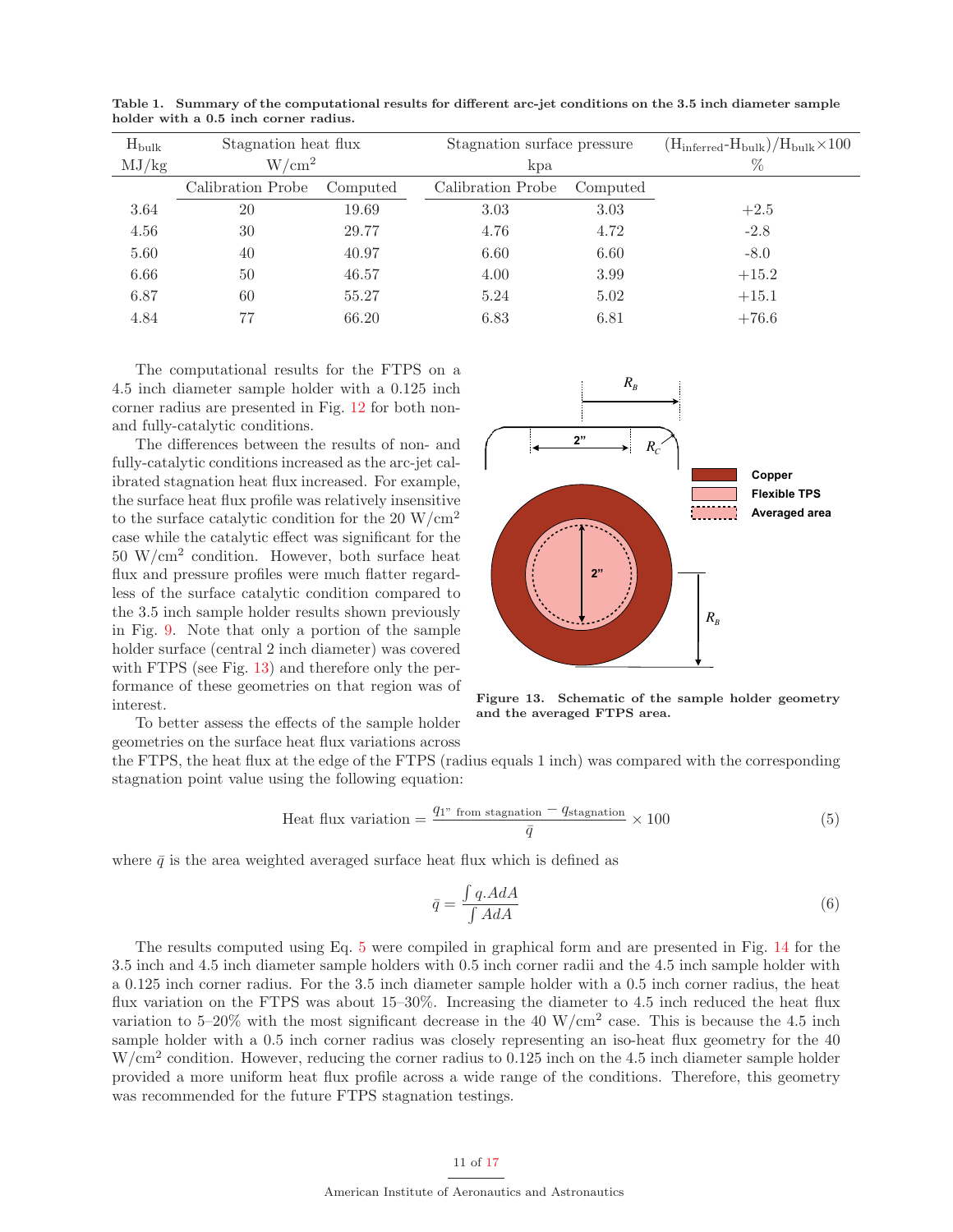



(a) 3.5 inch diameter sample holder with a 0.5 inch corner radius

(b) 4.5 inch diameter sample holder with a 0.5 inch corner radius



(c) 4.5 inch diameter sample holder with a 0.125 inch corner radius

**Figure 14. Heat flux variation over central 2 inch area of the FTPS at different arc-jet conditions.**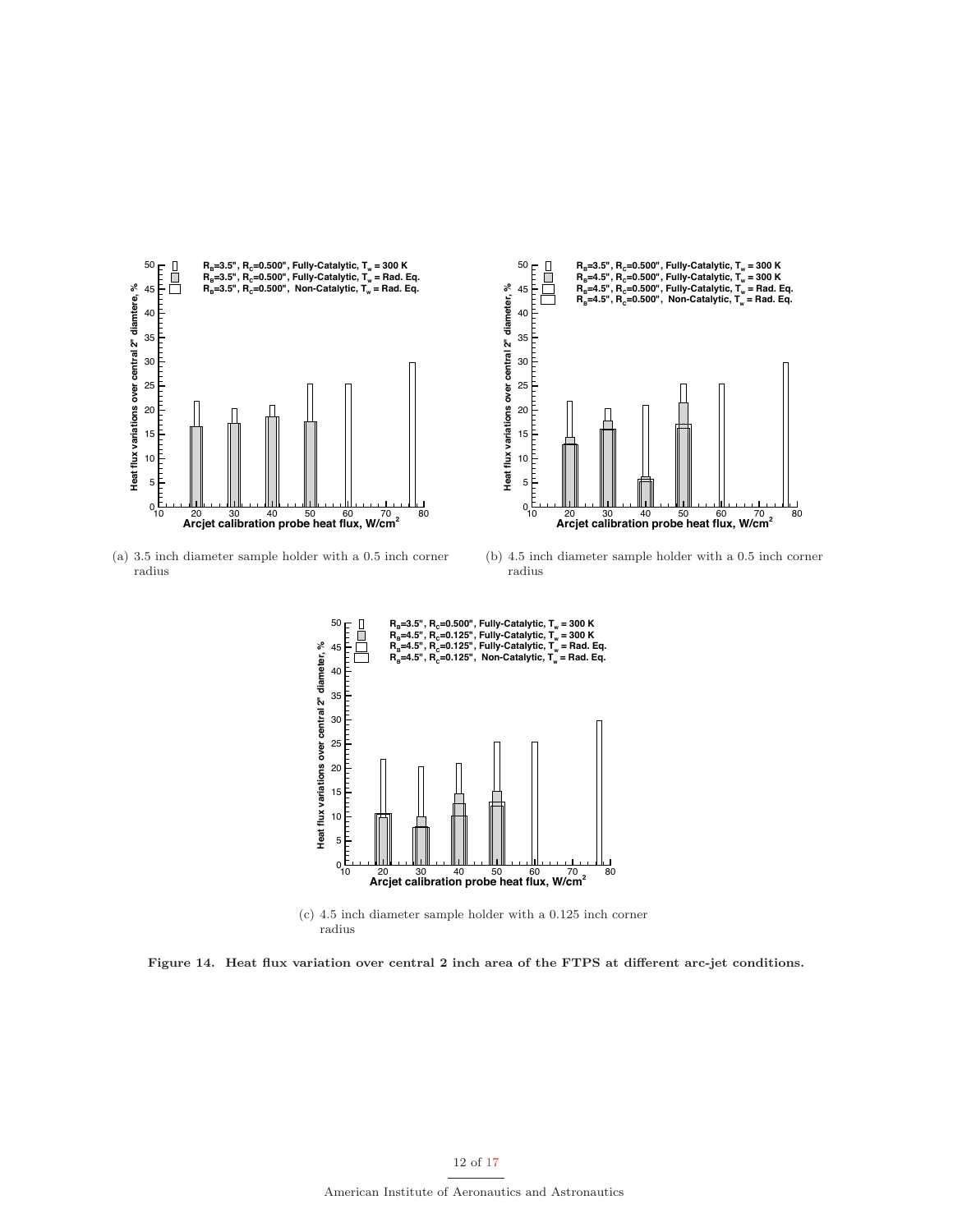## **V. Flight Aeroheating Environment**

The flight aeroheating environments were needed to properly define the arc-jet flight-relevant conditions for the FTPS testing. This step was the last step prior to constructing correlation parameters to directly trace flight variables to the arc-jet variables. The HEART Type 12 outer mold line (OML) geometry (see Ref. 17) was considered for this process but the same process is applicable to other geometries of interest. HEART is a planned demonstration vehicle using a large inflatable, flexible TPS to reenter the Earth's atmosphere from the International Space Station (ISS). The HEART nominal and 3 sigma high heat rate trajectories with and without cargo loads are shown in Fig. 15. The HEART flight aeroheating indicators were computed by simulating the actual HEART geometry at selected trajectory points shown in Fig. 15 as well as the HEART effective sphere geometry for every two seconds of the trajectory. All the flight CFD were performed with laminar, 5-species air  $(N_2, O_2, NO, N, O)$  and thermal equilibrium condition (one-temperature). The vehicle surface was assumed to be in radiative equilibrium with a constant emissivity value of 0.85.

Figure 16 shows the HEART Type 12 OML flight aeroheating indicators for the nominal and 3-sigma high heat rate trajectories. In this figure, the symbols refer to the computational results performed on the HEART Type 12 geometry, while the solid lines refer to the computational results conducted on a sphere geometry with the effective radius corresponding to the HEART Type 12 geometry at the stagnation point. The effective radius for the HEART stagnation point was estimated to be about 2.6 m.

Adjustments were made to the ballistic entry indicators due to the assumed  $\pm 10^\circ$  angle of attack excursion. The effects of the angle of attack excursion to the aeroheating indicators were computed by comparing the ballistic entry results with the CFD computations performed on the three-dimensional HEART geometry with a 10◦ angle of attack at two



**Figure 15. HEART trajectories with maximum and minimum cargo loads.**



**Figure 16. HEART Type 12 flight aeroheating indicator envelope.**

trajectory times for both catalytic surface conditions. According to the analysis it was predicted that the  $\pm 10^{\circ}$  angle of attack variations from the ballistic entry affects the non- and fully-catalytic aeroheating environments by about 5.5% and 11.4%, respectively. The adjusted indicators are shown in Fig. 16 with dashed lines. These adjusted aeroheating indicators were used in the flight-to-ground correlations discussed in Section VI.

The computed flight aeroheating indicators were curve fitted to a simple equation in the following form:

$$
q_{\text{Flight}} = C_{\alpha} C_1 \rho_{\infty}^m V_{\infty}^n \tag{7}
$$

The coefficients of Eq. 7 are listed in Table 2 for non- and fully-catalytic surface conditions. In this table, separate coefficients are also provided for the Inflatable Aerodynamic Decelerator (IAD). The IAD coefficients exclude the rigid nose.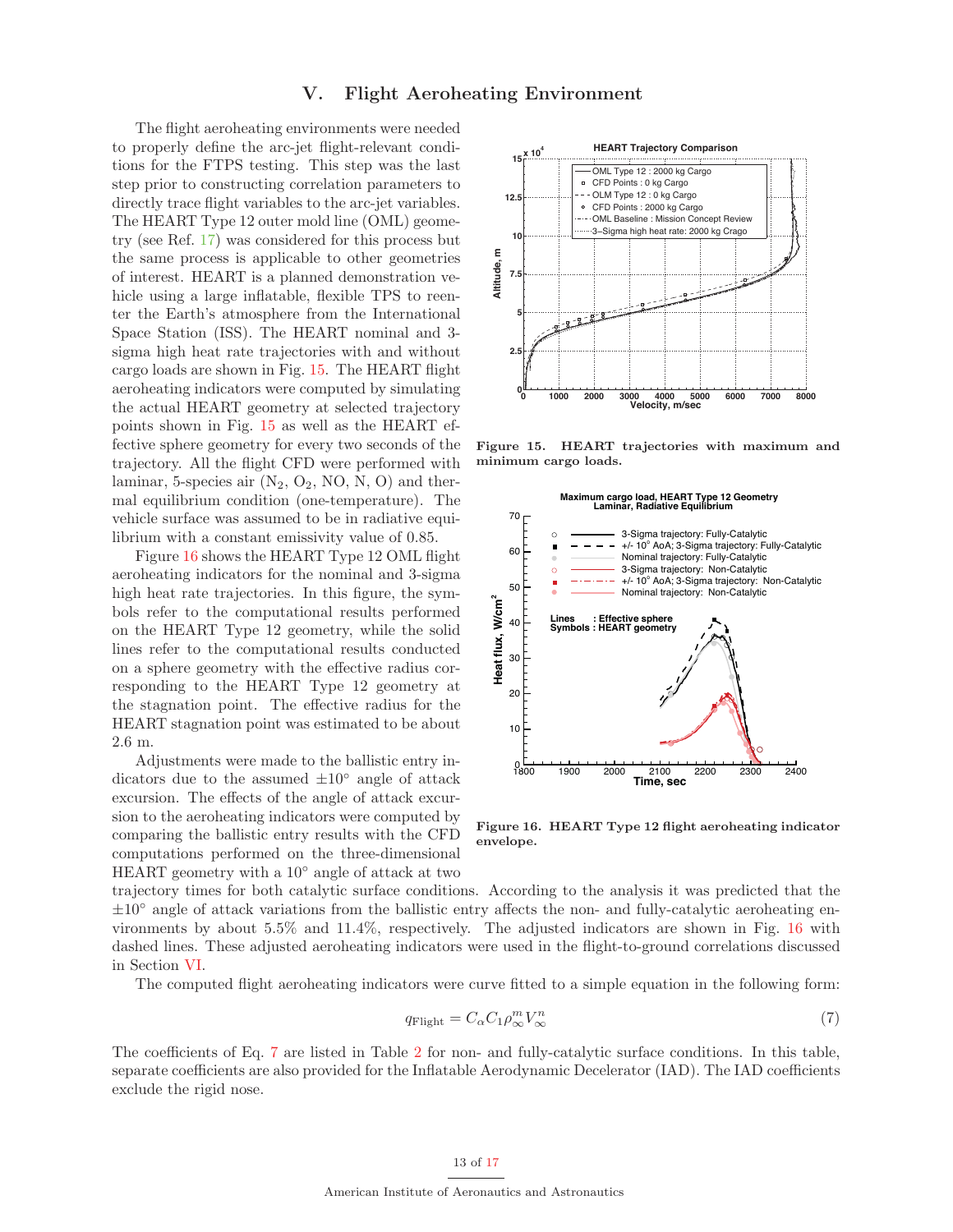**Table 2. Flight aeroheating indicator coefficients for Eq. 7.**

| Body | Catalytic condition      | $C_{\alpha}$                                   |                | $C_1$                             | m     | n     |
|------|--------------------------|------------------------------------------------|----------------|-----------------------------------|-------|-------|
|      |                          | $\alpha = \pm 10^{\circ}$ $\alpha = 0^{\circ}$ |                |                                   |       |       |
|      | Nose+IAD Fully-Catalytic | 1.114                                          | 1.0            | $2.11 \times 10^{-5}$ 0.484 3.194 |       |       |
|      | Nose+IAD Non-Catalytic   | 1.055                                          | 1.0            | $3.70 \times 10^{-5}$ 0.707       |       | 3.282 |
| IAD  | Fully-Catalytic          | 1.114                                          | 1 <sub>0</sub> | $4.14 \times 10^{-6}$             | 0.513 | 3.401 |

Note that the first coefficient  $C_{\alpha}$  is 1.0 unless the entry angle is other than ballistic. Comparisons between the aeroheating environment predicted by Eq. 7 and computed using CFD are shown in Fig. 17. Because the provided curve fit for non-catalytic surface was not completely following the computational predictions, the given curve fit is more suitable for the prediction of the aeroheating environment of the vehicle with a fullycatalytic surface condition than the noncatalytic surface. However, this form of the curve fit may be used for the aeroheating database generation and for design purposes, regardless of the surface catalytic condition. The computed curve fit was used in correlating the flight aeroheatong environment to the ground arcjet environment discussed next in Section VI.

#### **Maximum cargo load, HEART Type 12 Geometry Laminar, Radiative Equilibrium**



# **VI. Flight to Ground Correlations**

**Figure 17. Comparison between the computed aeroheating data with the aeroheating curvefit equation.**

The arc-jet data presented in Section IV were collected and arranged in the form of the arc-jet bulk enthalpy and the

calibration probe surface heat flux. The differences between the predicted and the calibrated and/or estimated arc-jet values were added to the computational results as an uncertainty. The computed results were then separated based on the catalytic surface conditions considered in the computations. These results are shown in Fig. 18 for the lower and the upper bounds of the surface catalytic conditions. In this plot, the data are presented in the form of a ratio of the calibration probe heat flux measured with the water cooled probe (cold wall heat flux) to the heat flux the FTPS would experience under a calibrated arc-jet condition (hot wall heat flux). Accordingly, this ratio was decreased for the low enthalpy conditions, and then increased for higher enthalpy with non-catalytic FTPS. The same trend was observed for fully-catalytic FTPS when the uncertainty of the data was included in the analysis. The data trends were more clearly observed when the data were curve fit as shown in Fig. 18 with solid lines, for which the computed data uncertainties were included.

The arc-jet calibration probe surface heat flux variations with the arc-jet bulk enthalpy are presented in Fig. 19 for the HEART flight relevant heat flux values corresponding to non- and fully-catalytic surface conditions. The results showed that for the bulk enthalpy of up to 8 MJ/kg, the calibration probe heat flux that needs to be tuned increases with the increase of the bulk enthalpy if the FTPS is non-catalytic. However, for fully-catalytic FTPS, this trend was reversed; meaning that the gap between the flight and the arc-jet calibration probe heat flux values decrease with an increase of the bulk enthalpy. Based on the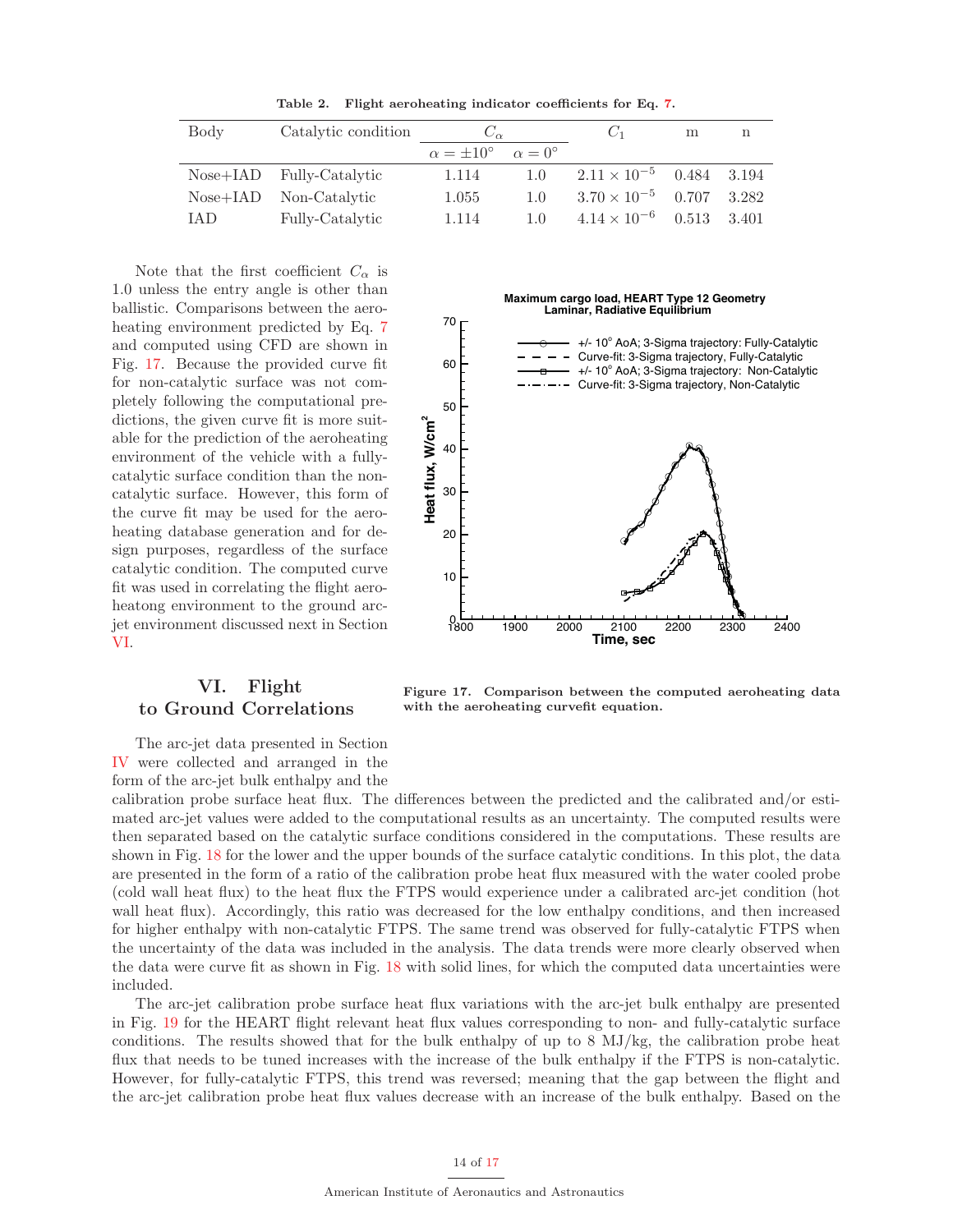

**Figure 18. Trends of the calibrated arc-jet heat flux with the arc-jet estimated inferred enthalpy.**

uncertainty of the measured and the computed data, it appeared that the non- and fully-catalytic data trends were similar for the bulk enthalpies higher than 8 MJ/kg.



**Figure 19. Trends of the calibration probe arc-jet heat flux with the arc-jet estimated bulk enthalpy.**

The arc-jet and the flight data discussed in Sections IV and V, respectively, were correlated to the arc-jet bulk enthalpy and the flight aeroheating environment with a quadratic equation as:

$$
q_{\text{Arc-Jet}} = (A_0 + A_1 H_{\text{bulk}} + A_2 H_{\text{bulk}}^2) q_{\text{Flight}} \tag{8}
$$

where  $H_{\text{bulk}}$  is the arc-jet bulk enthalpy in MJ/kg, and  $q_{\text{Flight}}$  is the flight heat flux defined by Eq. 7. The coefficients of Eq. 8 are given in Table 3.

With the use of the flight to arc-jet correlation, the HEART specific arc-jet aerothermodynamic environments were plotted in Fig. 20 for the corresponding HEART 3-sigma high heat rate trajectory with a maximum cargo load of 2000 kg. The horizontal axis represents the HEART entry time. The solid lines in this figure represent the HEART arc-jet indicators for a given arc-jet inferred enthalpy. The dashed lines are the surface pressure. These results suggest that the for non-catalytic FTPS samples compared with the

### 15 of 17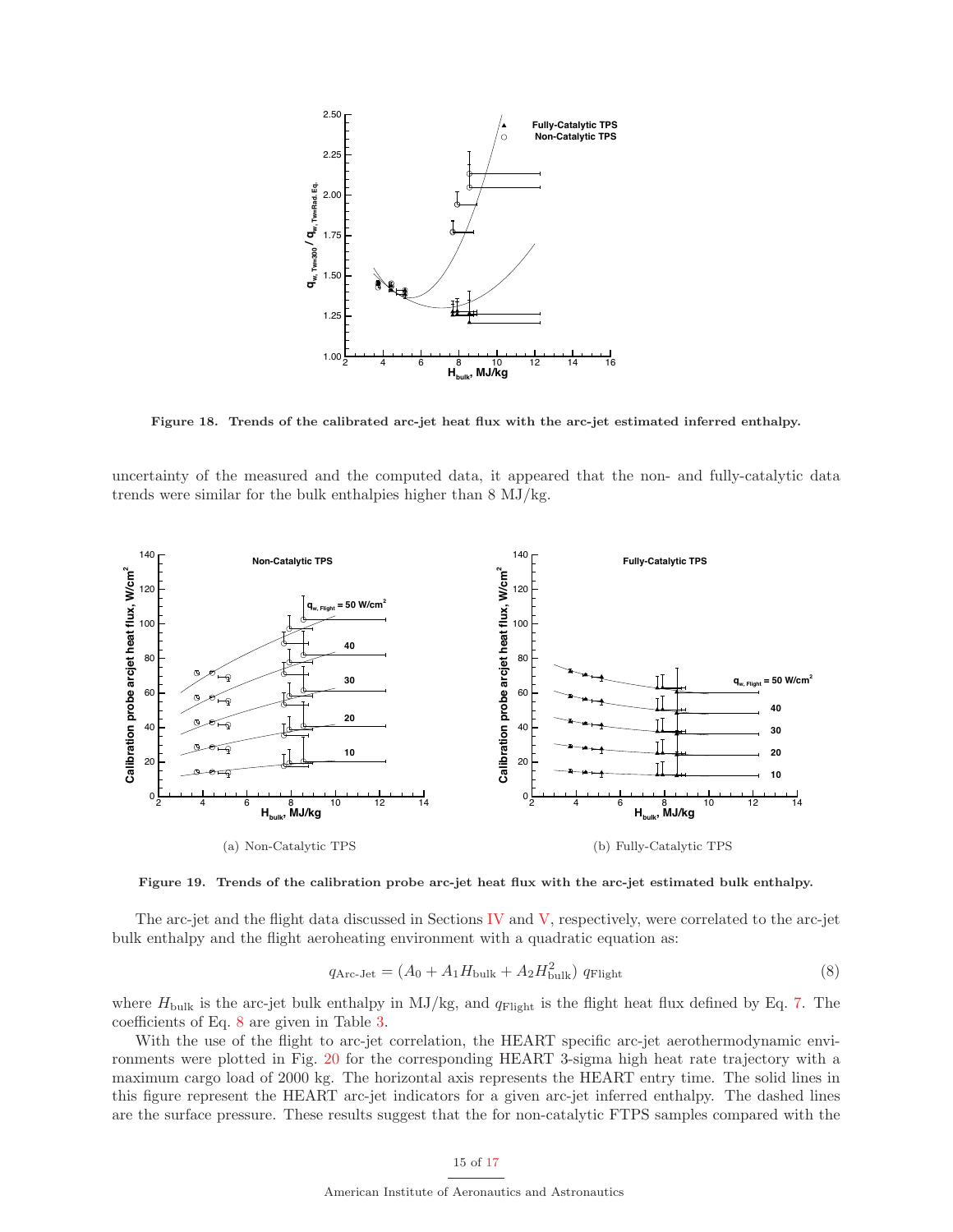

**Table 3. Arc-Jet calibration probe fight relevant heat flux indicator coefficients for Eq. 8.**

Catalytic condition  $A_0$   $A_1$   $A_2$ Fully-Catalytic 2.13 -0.233 0.0165

**Figure 20. HEART arc-jet aeroheating environment.**

fully-catalytic samples the arc-jet bulk enthalpy is a more dominant factor in determining the flight relevant arc-jet heating environment. Assuming a bulk enthalpy of 4 MJ/kg, the HEART Type 12 fully-catalytic flight relevant arc-jet environment profile along with its flight pressure profile was successfully calibrated in the LCAT arc-jet (see Fig. 21.) Note that the fully-catalytic arc-jet environment heating indicator was relatively insensitive to the bulk enthalpy variations.

The ability to closely predict the flight relevant arc-jet environment for HEART mission provides a more suitable approach in developing new generations of thermal protection systems as the missionspecific survivability of the these non-ablating flexible systems are strongly influenced by the rate of change of heat flux.

### **VII. Conclusion**

A methodology for estimating arc-jet free stream condition for a flight relevant aerothermodynamic condition representing the surface calibration probe values was introduced. The presented technique was applied for the support of the HIAD earth atmospheric reentry test (HEART) vehicle. Based on series of computational analyses, a new arc-jet sample holder was designed specifically for the flexible thermal protection system testing. With the employment of high fidelity computational analyses and arc-jet testing, a correlation was proposed to deter-



**Figure 21. HEART flight relevant measured vs. estimated arc-jet aeroheating indicators.**